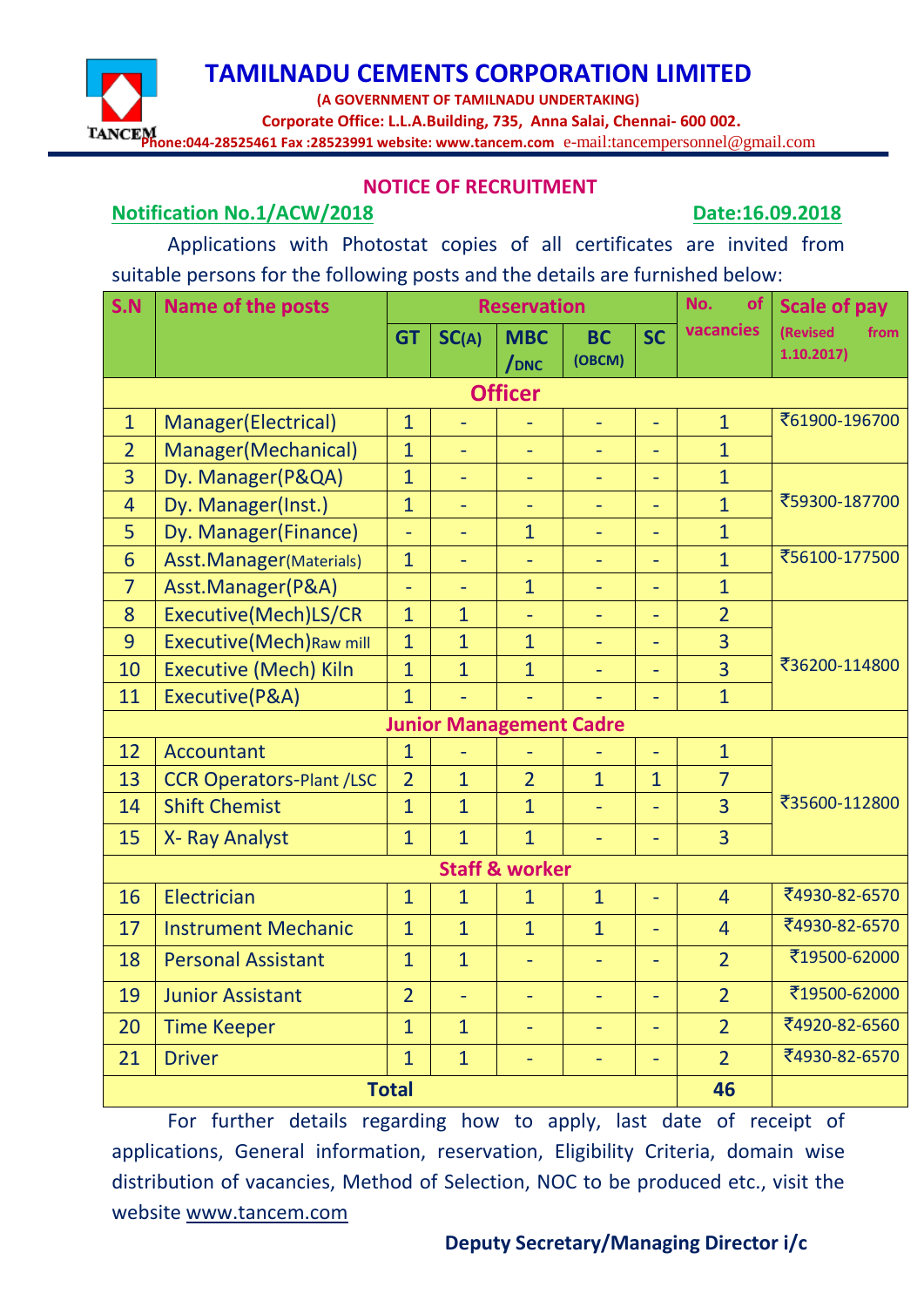**(A GOVERNMENT OF TAMILNADU UNDERTAKING)**

 **Corporate Office: L.L.A.Building, 735, Anna Salai, Chennai- 600 002.**

**Phone:044-28525461 Fax :28523991 website: www.tancem.com** e-mail:tancempersonnel@gmail.com

#### **NOTICE OF RECRUITMENT**

#### **Notification No.1/ACW/2018 Date:16.09.2018**

Applications with Photostat copies of all certificates are invited from

suitable persons for the following posts and the details are furnished below:

| S.No.           | Name of the post                                      | No.of          | <b>Scale of pay</b>      |
|-----------------|-------------------------------------------------------|----------------|--------------------------|
|                 |                                                       | vacancies      | (Revised from 1.10.2017) |
| $\mathbf{1}$    | Manager (Electrical)                                  | 1              | ₹61900-196700            |
| $\overline{2}$  | Manager(Mechanical)                                   | $\mathbf{1}$   |                          |
| $\overline{3}$  | Deputy Manager(Process & Quality Assurance)           | $\mathbf{1}$   |                          |
| $\overline{4}$  | Deputy Manager (Instrumentation)                      | $\mathbf{1}$   | ₹59300-187700            |
| 5               | <b>Deputy Manager (Finance)</b>                       | $\mathbf{1}$   |                          |
| $6\overline{6}$ | <b>Assistant Manager (Materials)</b>                  | $\mathbf{1}$   | ₹56100-177500            |
| $\overline{7}$  | <b>Assistant Manager</b> (Personnel & Administration) | $\mathbf{1}$   |                          |
| 8               | Executive(Mechanical) Lime Stone Crusher              | $\overline{2}$ |                          |
| 9               | <b>Executive(Mechanical) Raw mill</b>                 | 3              | ₹36200-114800            |
| 10              | <b>Executive (Mechanical) Kiln</b>                    | 3              |                          |
| 11              | <b>Executive(Personnel &amp;Administration)</b>       | $\mathbf{1}$   |                          |
| 12              | <b>Accountant</b>                                     | $\mathbf{1}$   |                          |
| 13              | <b>CCR Operators-Plant/Lime Stone Crusher</b>         | $\overline{7}$ | ₹35600-112800            |
| 14              | <b>Shift Chemist</b>                                  | $\overline{3}$ |                          |
| 15              | X- Ray Analyst                                        | $\overline{3}$ |                          |
| 16              | Electrician                                           | $\overline{4}$ | ₹4930-82-6570            |
| 17              | <b>Instrument Mechanic</b>                            | $\overline{4}$ | ₹4930-82-6570            |
| 18              | <b>Personal Assistant</b>                             | $\overline{2}$ |                          |
| 19              | <b>Junior Assistant (Materials)</b>                   | $\mathbf{1}$   | ₹19500-62000             |
| 20              | <b>Junior Assistant (EDP)</b>                         | $\mathbf{1}$   |                          |
| 21              | <b>Time Keeper</b>                                    | $\overline{2}$ | ₹4920-82-6560            |
| 22              | <b>Driver</b>                                         | $\overline{2}$ | ₹4930-82-6570            |
|                 | <b>Total</b>                                          | 46             |                          |

#### **Note:**

The number of vacancies advertised for each post is only approximate and is liable for modification/cancellation including reduction with reference to vacancy position at any time before finalisation of selection.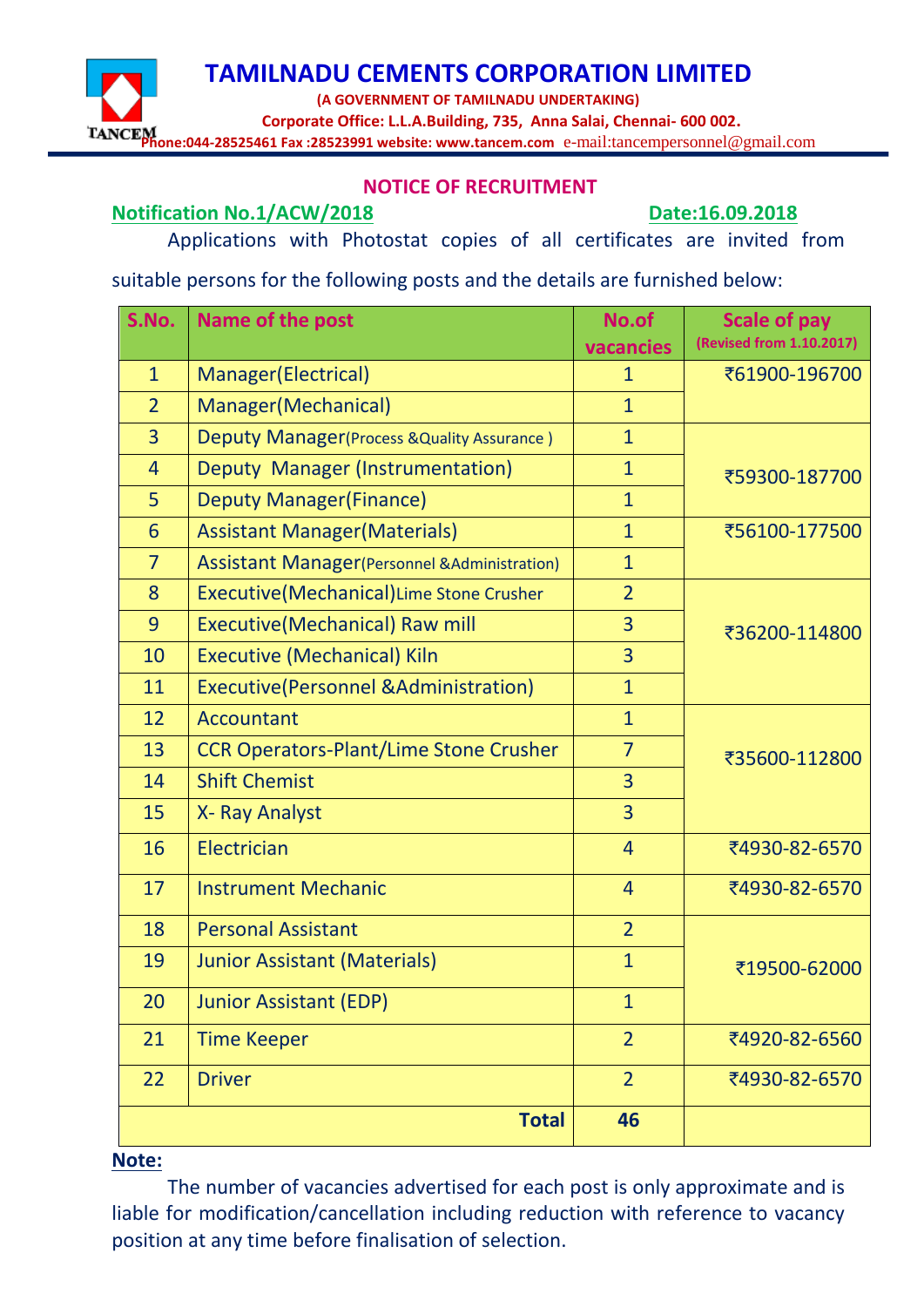**TAMILNADU CEMENTS CORPORATION LIMITED (A GOVERNMENT OF TAMILNADU UNDERTAKING) Corporate Office: L.L.A.Building, 735, Anna Salai, Chennai- 600 002. Phone:044-28525461 Fax :28523991 website: www.tancem.com** e-mail:tancempersonnel@gmail.com

## **1. Distribution of Vacancies:**

| S.N            | Name of the post                                          | No.of          | <b>Reservation</b>                                                                                                                                                                                                                                                                             |
|----------------|-----------------------------------------------------------|----------------|------------------------------------------------------------------------------------------------------------------------------------------------------------------------------------------------------------------------------------------------------------------------------------------------|
|                |                                                           | vacancies      |                                                                                                                                                                                                                                                                                                |
| $\mathbf{1}$   | Manager (Electrical)                                      | $\mathbf{1}$   | <b>GT- General- Priority</b><br>$\bullet$                                                                                                                                                                                                                                                      |
| $\overline{2}$ | Manager (Mechanical)                                      | $\mathbf{1}$   | <b>GT- General- Priority</b><br>$\bullet$                                                                                                                                                                                                                                                      |
| $\overline{3}$ | Deputy Manager (Process & Quality Assurance)              | $\mathbf{1}$   | <b>GT- General- Priority</b><br>$\bullet$                                                                                                                                                                                                                                                      |
| $\overline{4}$ | Deputy Manager (Instrumentation)                          | $\mathbf{1}$   | <b>GT- General- Priority</b><br>$\bullet$                                                                                                                                                                                                                                                      |
| 5              | <b>Deputy Manager (Finance)</b>                           | $\mathbf{1}$   | MBC/DNC-Women Desti.<br>$\bullet$<br><b>Widow - Priority</b>                                                                                                                                                                                                                                   |
| 6              | <b>Assistant Manager (Materials)</b>                      | $\mathbf{1}$   | <b>GT- General- Priority</b><br>$\bullet$                                                                                                                                                                                                                                                      |
| $\overline{7}$ | <b>Assistant Manager (Personnel &amp; Administration)</b> | $\mathbf{1}$   | MBC/DNC- Women Desti.<br>$\bullet$<br><b>Widow - Priority</b>                                                                                                                                                                                                                                  |
| 8              | Executive(Mechanical) Lime Stone Crusher                  | $\overline{2}$ | <b>GT- General- Priority</b><br>$\bullet$<br>SC(A)-Women Dest. Widow -<br>Priority                                                                                                                                                                                                             |
| 9              | <b>Executive(Mechanical) Raw mill</b>                     | $\overline{3}$ | <b>GT- General- Priority</b><br>$\bullet$<br>SC(A)-Women Dest. Widow -<br>Priority<br>MBC/DC-Women Dest.<br>widow-Priority                                                                                                                                                                     |
| 10             | <b>Executive (Mechanical) Kiln</b>                        | $\overline{3}$ | <b>GT- General- Priority</b><br>SC(A)-Women<br>Dest. Widow-Priority<br>MBC/DC-Women<br>Dest.widow-Priority                                                                                                                                                                                     |
| 11             | <b>Executive(Personnel &amp;Administration)</b>           | 1              | <b>GT- General- Priority</b>                                                                                                                                                                                                                                                                   |
| 12             | <b>Accountant</b>                                         | 1              | • GT- General- Priority                                                                                                                                                                                                                                                                        |
| 13             | <b>CCR Operators-Plant/Lime Stone Crusher</b>             | $\overline{7}$ | <b>GT- General- Priority</b><br>$\bullet$<br>SC(A)-Women Dest. Widow<br>-Priority<br>MBC/DC-Women<br>Dest.widow-Priority<br><b>BC(OBCM)-General-Priority</b><br>GT- Women Dest.widow-<br><b>Non Priority</b><br>• $SC - General - Non Priority$<br>MBC/DC - Women Dest.<br>widow -Non Priority |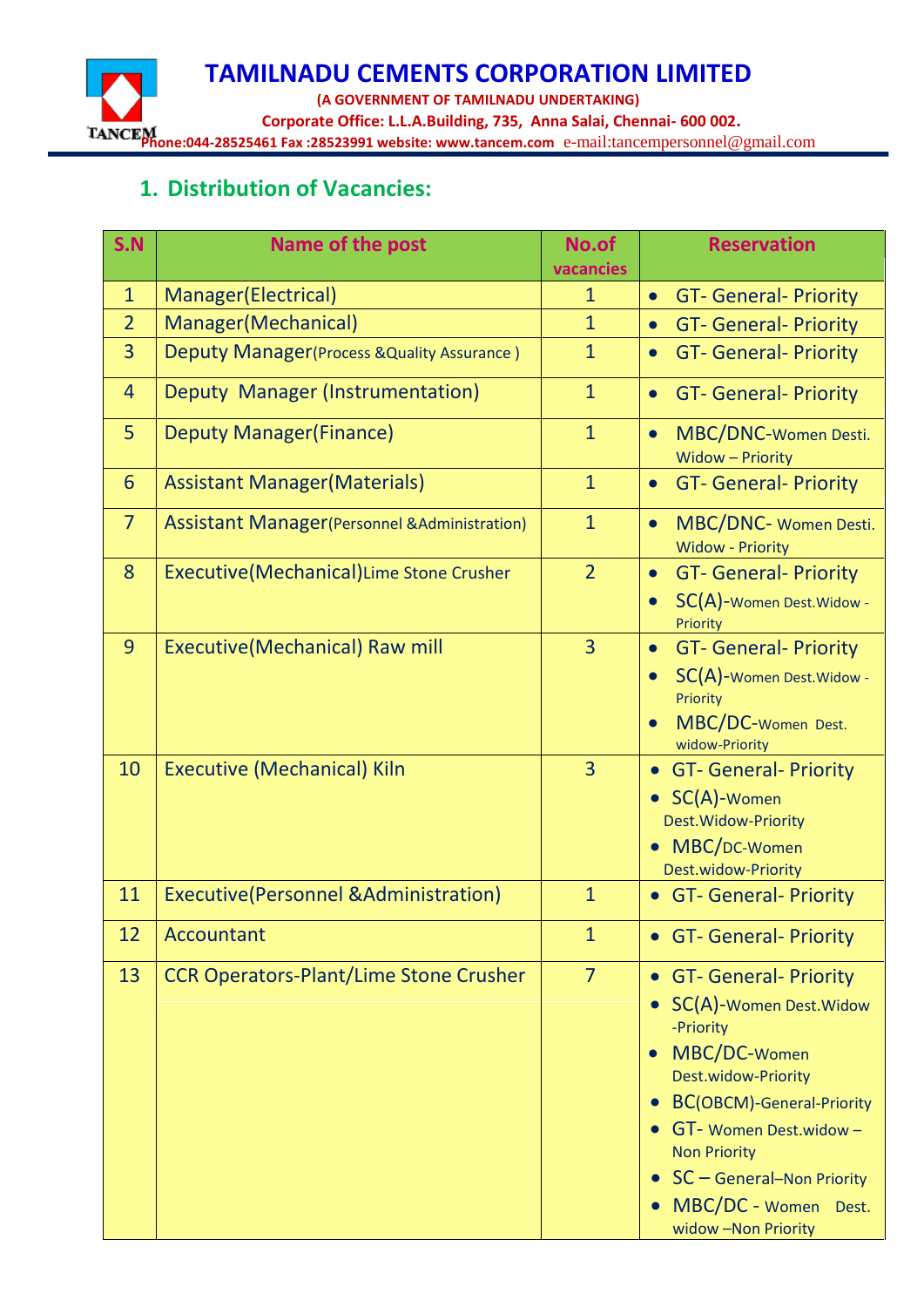

**(A GOVERNMENT OF TAMILNADU UNDERTAKING)**

 **Corporate Office: L.L.A.Building, 735, Anna Salai, Chennai- 600 002.**

**Phone:044-28525461 Fax :28523991 website: www.tancem.com** e-mail:tancempersonnel@gmail.com

| 14 | <b>Shift Chemist</b>                | $\overline{3}$ | • GT- General- Priority<br>• SC(A)-Women Dest. Widow-<br>Priority<br>• MBC/DC-Women Dest.<br>widow-Priority                                |
|----|-------------------------------------|----------------|--------------------------------------------------------------------------------------------------------------------------------------------|
| 15 | X- Ray Analyst                      | 3              | <b>GT- General- Priority</b><br>• SC(A)-Women Dest. Widow-<br>Priority<br>MBC/DC-Women<br>Dest.widow-Priority                              |
| 16 | Electrician                         | $\overline{4}$ | <b>GT- General- Priority</b><br>SC(A)-Women Dest. Widow -<br>Priority<br>MBC/DC-Women Dest.widow<br>-Priority<br>BC(OBCM)-General-Priority |
| 17 | <b>Instrument Mechanic</b>          | $\overline{4}$ | • GT- General- Priority<br>• SC(A)-Women Dest. Widow -<br>Priority<br>MBC/DC-Women Dest.widow<br>-Priority<br>BC(OBCM)-General-Priority    |
| 18 | <b>Personal Assistant</b>           | $\overline{2}$ | • GT- General- Priority<br>• SC(A)-Women Dest. Widow -<br>Priority                                                                         |
| 19 | <b>Junior Assistant (Materials)</b> | $\mathbf{1}$   | • GT- General- Priority                                                                                                                    |
| 20 | <b>Junior Assistant (EDP)</b>       | 1              | • GT- General- Priority                                                                                                                    |
| 21 | <b>Time Keeper</b>                  | $\overline{2}$ | <b>GT- General- Priority</b><br>SC(A)-Women Dest. Widow-<br>Priority                                                                       |
| 22 | <b>Driver</b>                       | $\overline{2}$ | <b>GT- General- Priority</b><br>SC(A)-Women Dest. Widow-<br>Priority                                                                       |
|    | <b>Total</b>                        | 46             |                                                                                                                                            |

### **2. Important Dates:**

| <b>Date of Notification</b>             | 16.09.2018                     |
|-----------------------------------------|--------------------------------|
| Last date for submission of application | 10.10.2018 at 5.00pm           |
| Date, Venue and Time of interview       | <b>Will be intimated later</b> |

 Applications received beyond the stipulated date and time for receipt of application will be rejected.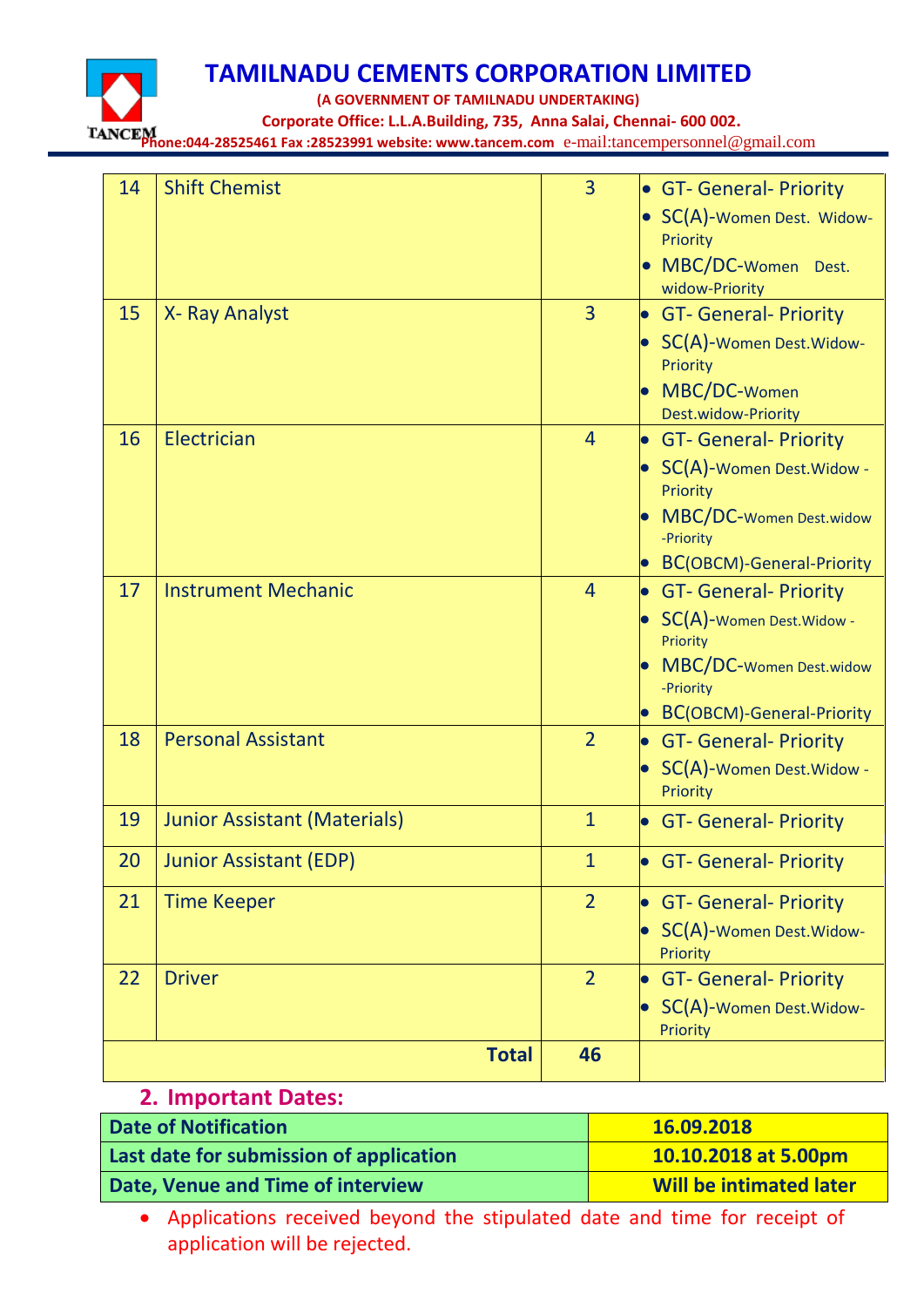**TAMILNADU CEMENTS CORPORATION LIMITED (A GOVERNMENT OF TAMILNADU UNDERTAKING) Corporate Office: L.L.A.Building, 735, Anna Salai, Chennai- 600 002.**

**Phone:044-28525461 Fax :28523991 website: www.tancem.com** e-mail:tancempersonnel@gmail.com

# **3. Qualification and Age:**

### **a) Age as on 01.07.2018**

| S.No           | Name of the post                                          | Age                                |
|----------------|-----------------------------------------------------------|------------------------------------|
| $\mathbf{1}$   | Manager(Electrical)                                       | <b>Below 45 years</b><br>$\bullet$ |
| $\overline{2}$ | Manager(Mechanical)                                       | (Relaxable in deserving cases)     |
| $\overline{3}$ | Deputy Manager (Process & Quality Assurance)              | Below 40 years<br>$\bullet$        |
| $\overline{4}$ | Deputy Manager (Instrumentation)                          | (Relaxable in deserving cases)     |
| 5              | Deputy Manager (Finance)                                  |                                    |
| 6              | <b>Assistant Manager (Materials)</b>                      | <b>Below 35 years</b>              |
| $\overline{7}$ | <b>Assistant Manager (Personnel &amp; Administration)</b> | (Relaxable in deserving cases)     |
| 8              | Executive(Mechanical) Lime Stone Crusher                  |                                    |
| 9              | <b>Executive(Mechanical) Raw mill</b>                     |                                    |
| 10             | <b>Executive (Mechanical) Kiln</b>                        | <b>Below 35 years</b>              |
| 11             | Executive (Personnel & Administration)                    | (Relaxable in deserving cases)     |
| 12             | Accountant                                                |                                    |
| 13             | <b>CCR Operators-Plant/Lime Stone Crusher</b>             |                                    |
| 14             | <b>Shift Chemist</b>                                      |                                    |
| 15             | X- Ray Analyst                                            |                                    |
| 16             | Electrician                                               |                                    |
| 17             | <b>Instrument Mechanic</b>                                |                                    |
| 18             | <b>Personal Assistant</b>                                 |                                    |
| 19             | <b>Junior Assistant (Materials)</b>                       |                                    |
| 20             | <b>Junior Assistant (EDP)</b>                             |                                    |
| 21             | <b>Time Keeper</b>                                        |                                    |
| 22             | <b>Driver</b>                                             |                                    |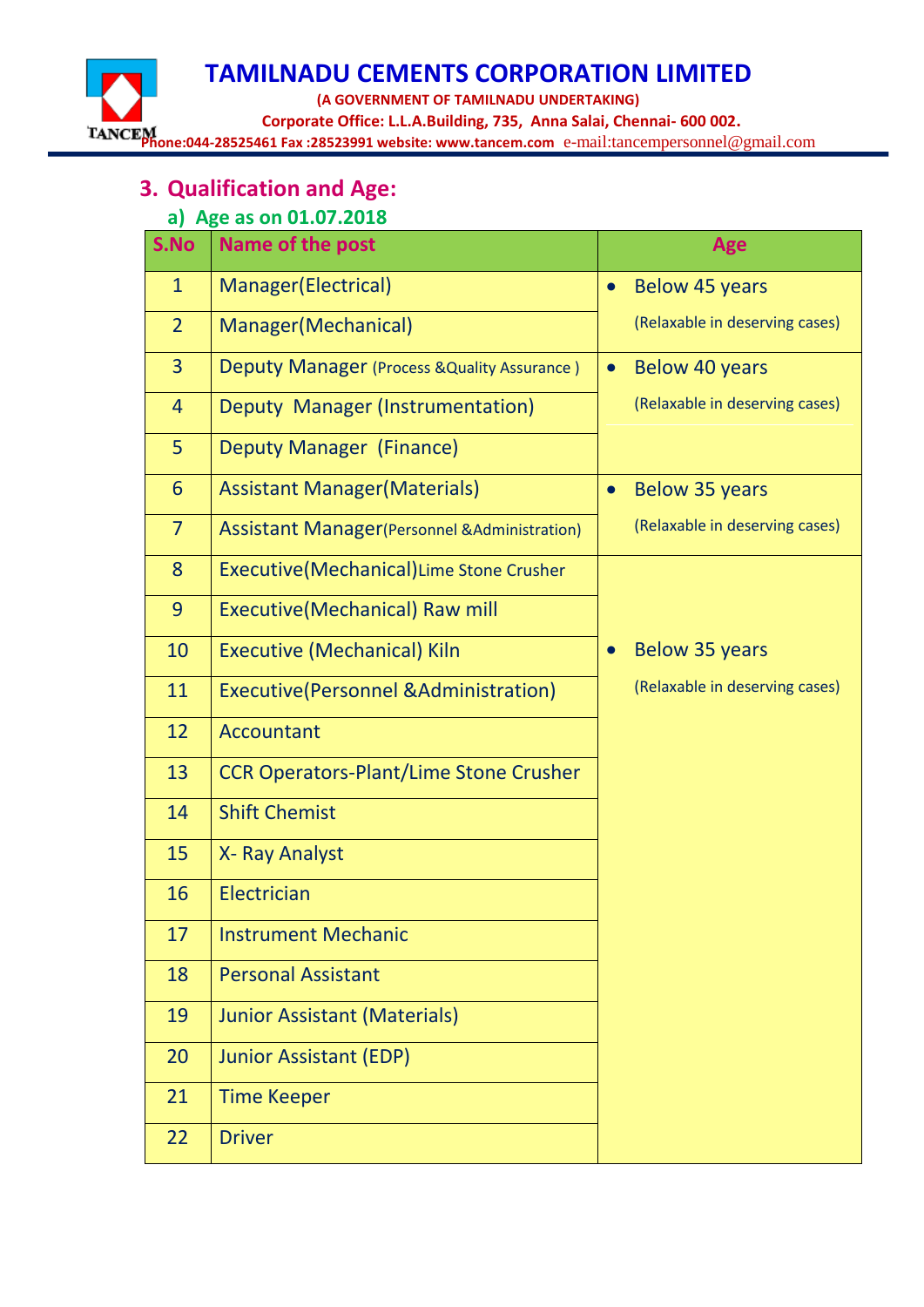**TAMILNADU CEMENTS CORPORATION LIMITED (A GOVERNMENT OF TAMILNADU UNDERTAKING) Corporate Office: L.L.A.Building, 735, Anna Salai, Chennai- 600 002. Phone:044-28525461 Fax :28523991 website: www.tancem.com** e-mail:tancempersonnel@gmail.com

#### **b) Educational and Professional qualification**

| S.No           | Name of the post                   | <b>Qualification</b>           | <b>Experience</b>                                                                                                                                                               |
|----------------|------------------------------------|--------------------------------|---------------------------------------------------------------------------------------------------------------------------------------------------------------------------------|
| $\mathbf{1}$   | Manager(Electrical)                | B.E/B.Tech                     | 15<br>years<br>(in<br>$\bullet$<br>one                                                                                                                                          |
|                |                                    | (Electrical & Instrumentation) | million<br>ton<br>capacity                                                                                                                                                      |
| $\overline{2}$ | Manager(Mechanical)                | B.E / B. Tech (Mechanical)     | <b>Cement Plant)</b>                                                                                                                                                            |
| $\overline{3}$ | <b>Deputy Manager</b>              | B.E./B.Tech-(Chemical)         | 10 years<br>(in<br>$\bullet$<br>one                                                                                                                                             |
|                | (Process & Quality Assurance)      |                                | million<br>ton<br>capacity                                                                                                                                                      |
|                |                                    |                                | <b>Cement Plant)</b>                                                                                                                                                            |
| $\overline{4}$ | Deputy Manager                     | B.E./B.Tech(Instrumentation)   | 10<br>years<br>$\bullet$<br>(in<br>one<br>million                                                                                                                               |
|                | (Instrumentation)                  |                                | ton<br>capacity<br><b>Cement Plant)</b>                                                                                                                                         |
| 5              | <b>Deputy Manager (Finance)</b>    | CA / CMA                       | $\circ$<br>$\overline{2}$<br>years<br>$\bullet$<br>experience<br>with<br>proven track record<br>Costing,<br>on<br><b>Budgeting Taxation</b><br>and Finalization of<br>Accounts. |
| 6              | <b>Assistant</b><br><b>Manager</b> | B.Tech./B.E. + Diploma in      | 5 Years in the field of<br>$\bullet$                                                                                                                                            |
|                | (Materials)                        | <b>Material Management</b>     | materials inventory                                                                                                                                                             |
| $\overline{7}$ | Assistant<br><b>Manager</b>        | Master of Social Work or       | 5 years experience<br>$\bullet$                                                                                                                                                 |
|                | (Personnel & Administration)       | M.B.A (Optional Subject -      | filed<br>the<br><b>of</b><br>in                                                                                                                                                 |
|                |                                    | HR) or M.A. (Sociology)        | personnel                                                                                                                                                                       |
|                |                                    | Post Graduates<br>or           | administration<br>out                                                                                                                                                           |
|                |                                    | possessing DLLAL / PG          | of which 3 years in                                                                                                                                                             |
|                |                                    | Degree / Diploma -             | level<br>the<br>of                                                                                                                                                              |
|                |                                    | Personnel Management           | Executive (P&A) /                                                                                                                                                               |
|                |                                    | & Industrial Relations         | <b>Officer Cadre.</b>                                                                                                                                                           |
|                |                                    | awarded<br>by<br>the           |                                                                                                                                                                                 |
|                |                                    | recognised University /        |                                                                                                                                                                                 |
|                |                                    | Institutions                   |                                                                                                                                                                                 |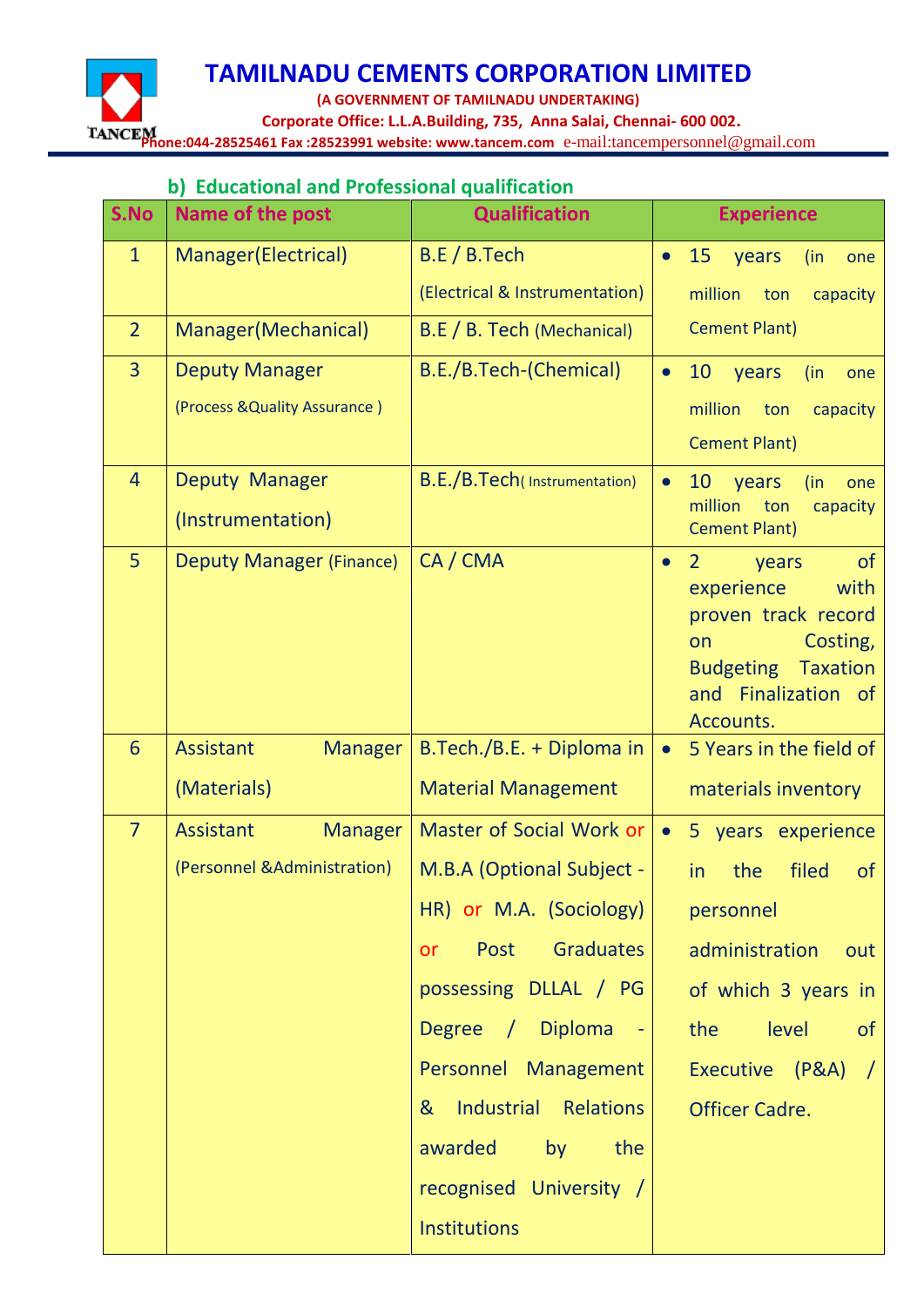

**(A GOVERNMENT OF TAMILNADU UNDERTAKING)**

 **Corporate Office: L.L.A.Building, 735, Anna Salai, Chennai- 600 002.**

**Phone:044-28525461 Fax :28523991 website: www.tancem.com** e-mail:tancempersonnel@gmail.com

| 8  | Executive(Mechanical)            | B.E / B. Tech (Mech)                                    | (in<br>5 years<br>one<br>$\bullet$                         |
|----|----------------------------------|---------------------------------------------------------|------------------------------------------------------------|
|    | <b>Lime Stone Crusher</b>        |                                                         | million ton capacity<br><b>Cement Plant)</b>               |
| 9  | Executive(Mechanical)            | B.E / B. Tech (Mech)                                    | 5 years (in<br>one<br>$\bullet$                            |
|    | <b>Raw mill</b>                  |                                                         | million ton capacity<br><b>Cement Plant)</b>               |
| 10 | (Mechanical)<br><b>Executive</b> | B.E / B. Tech (Mech)                                    | 5 years (in<br>one<br>$\bullet$                            |
|    | <b>Kiln</b>                      |                                                         | million ton capacity<br><b>Cement Plant)</b>               |
| 11 | <b>Executive</b>                 | Master of Social Work or                                | 2 years experience<br>$\bullet$                            |
|    | (Personnel & Administration)     | M.B.A (Optional Subject -<br>HR) or M.A. (Sociology)    | field<br>the<br>in<br><b>of</b>                            |
|    |                                  | <b>Graduates</b><br>Post<br>or                          | personnel<br>and                                           |
|    |                                  | possessing DLLAL / PG<br>Degree / Diploma<br>$\sim$ $-$ | administration.                                            |
|    |                                  | Personnel Management                                    |                                                            |
|    |                                  | Relations<br>& Industrial<br>awarded<br>by<br>the       |                                                            |
|    |                                  | recognised University /                                 |                                                            |
| 12 |                                  | <b>Institutions</b>                                     |                                                            |
|    | <b>Accountant</b>                | $10th + 12th + B$ .Com                                  | 5 years in the field of<br>$\bullet$                       |
|    |                                  | degree                                                  | Finance/Accounts                                           |
| 13 | <b>CCR</b><br>Operators-         | B.E./B.Tech-Chemical                                    | 5 years<br>(in<br>$\bullet$<br>one<br>million ton capacity |
|    | <b>Plant/Lime Stone Crusher</b>  |                                                         | Cement Plant)                                              |
| 14 | <b>Shift Chemist</b>             | <b>B.Sc/M.Sc-Chemistry</b>                              | 5 years<br>(in<br>one<br>$\bullet$                         |
|    |                                  |                                                         | million ton capacity                                       |
|    |                                  |                                                         | <b>Cement Plant)</b>                                       |
| 15 | X-Ray Analyst                    | B. Sc / M.Sc (Chemistry)                                | 5 years<br>(in)<br>one<br>$\bullet$                        |
|    |                                  |                                                         | million ton capacity<br><b>Cement Plant)</b>               |
|    |                                  |                                                         |                                                            |
| 16 | Electrician                      | ITI - Electrician with 'C'                              | 5 years (in<br>one<br>$\bullet$                            |
|    |                                  | License                                                 | million ton capacity                                       |
| 17 | <b>Instrument Mechanic</b>       | <b>ITI Instrumentation</b>                              | <b>Cement Plant)</b><br>5 years (in<br>one<br>$\bullet$    |
|    |                                  |                                                         | million ton capacity<br><b>Cement Plant)</b>               |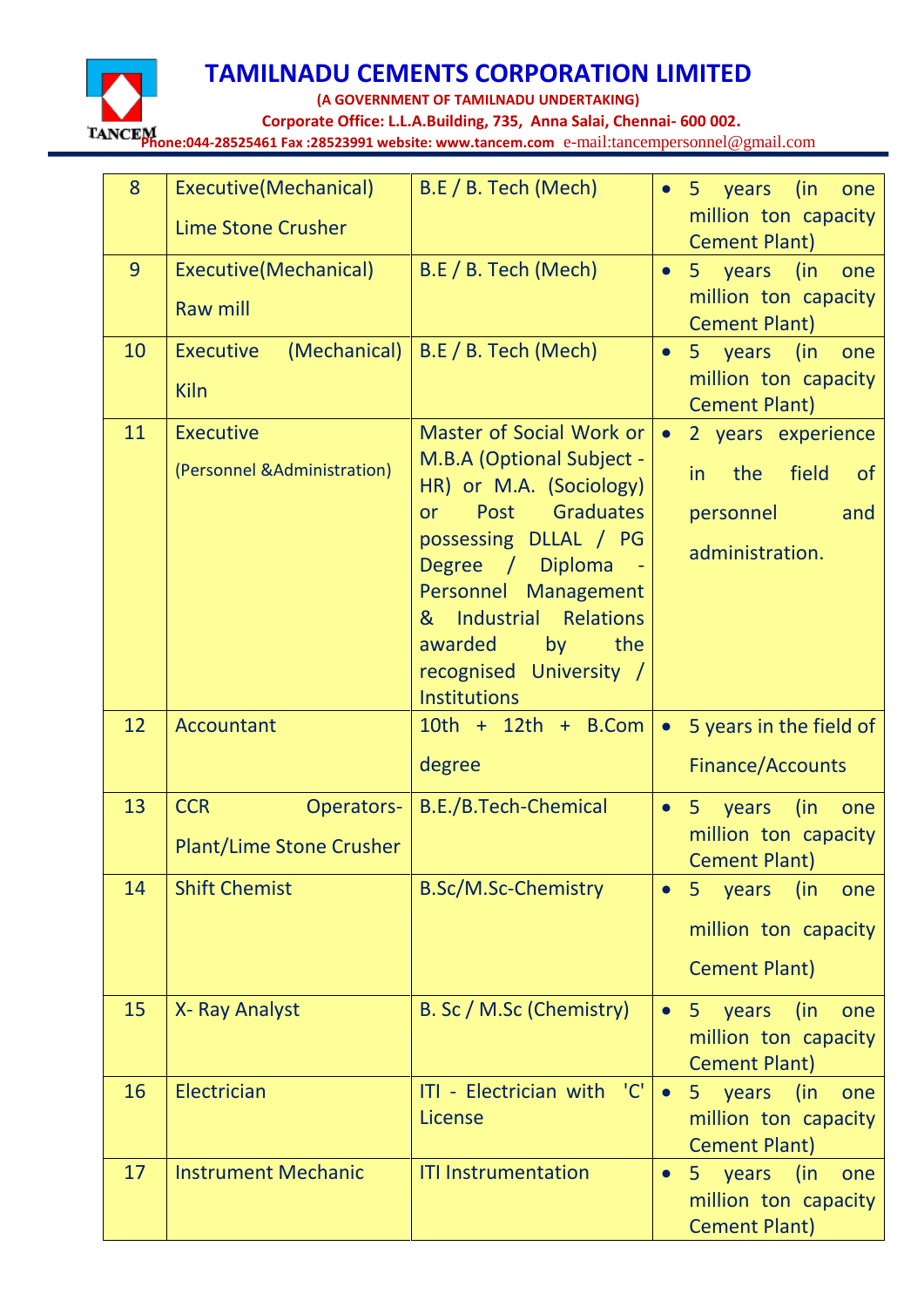

**(A GOVERNMENT OF TAMILNADU UNDERTAKING)**

 **Corporate Office: L.L.A.Building, 735, Anna Salai, Chennai- 600 002.**

**Phone:044-28525461 Fax :28523991 website: www.tancem.com** e-mail:tancempersonnel@gmail.com

| 18 | <b>Personal Assistant</b>                 | 10th + 12th + Any Degree<br>having typing (English &<br>Tamil Both Higher) / Soft<br>skills (MS Office) | 2 Years as Steno /<br>$\bullet$<br>Typist/equivalent        |
|----|-------------------------------------------|---------------------------------------------------------------------------------------------------------|-------------------------------------------------------------|
| 19 | <b>Junior</b><br>Assistant<br>(Materials) | B.Sc - Degree + Soft Skills<br>(Ms Office)                                                              | 2 Years in the field of<br>$\bullet$<br>materials inventory |
| 20 | Junior Assistant (EDP)                    | <b>B.Sc(Computer Science)</b><br>Degree with PG Diploma<br>in Computer Application                      | 2 Years in the field of<br>$\bullet$<br><b>EDP</b>          |
| 21 | <b>Time Keeper</b>                        | $10th + 12th + Any Degree$<br>having typing / soft skills<br>(MS Office)                                | 5 years experience<br>$\bullet$<br>as Time Keeper           |
| 22 | <b>Driver</b>                             | 10th or 12th passed /<br>failed having valid LMV<br>driving licence.                                    | 5 years as Driver                                           |

- **1.** All the educational qualifications, graduation/post-graduation etc., shall be from an University recognized by the UGC/Government. Technical Qualification (B.E./B.Tech./AMIE) and MBA etc. shall be from an Institution recognised/approved by AICTE/UGC wherever applicable.
- **2.** All the qualification degrees shall be by way of **FULL TIME COURSES ONLY.**
- **3.** For posts where experience is essential, the experience shall be post qualification experience on FULL TIME BASIS.
- **4.** The qualification prescribed for these posts should have been obtained by passing the required qualification in the order, i.e.  $10^{th}$  +HSC/Diploma+ U.G. Degree, as the case may be, from any University or Institution recognised by the UGC/AICTE/Government.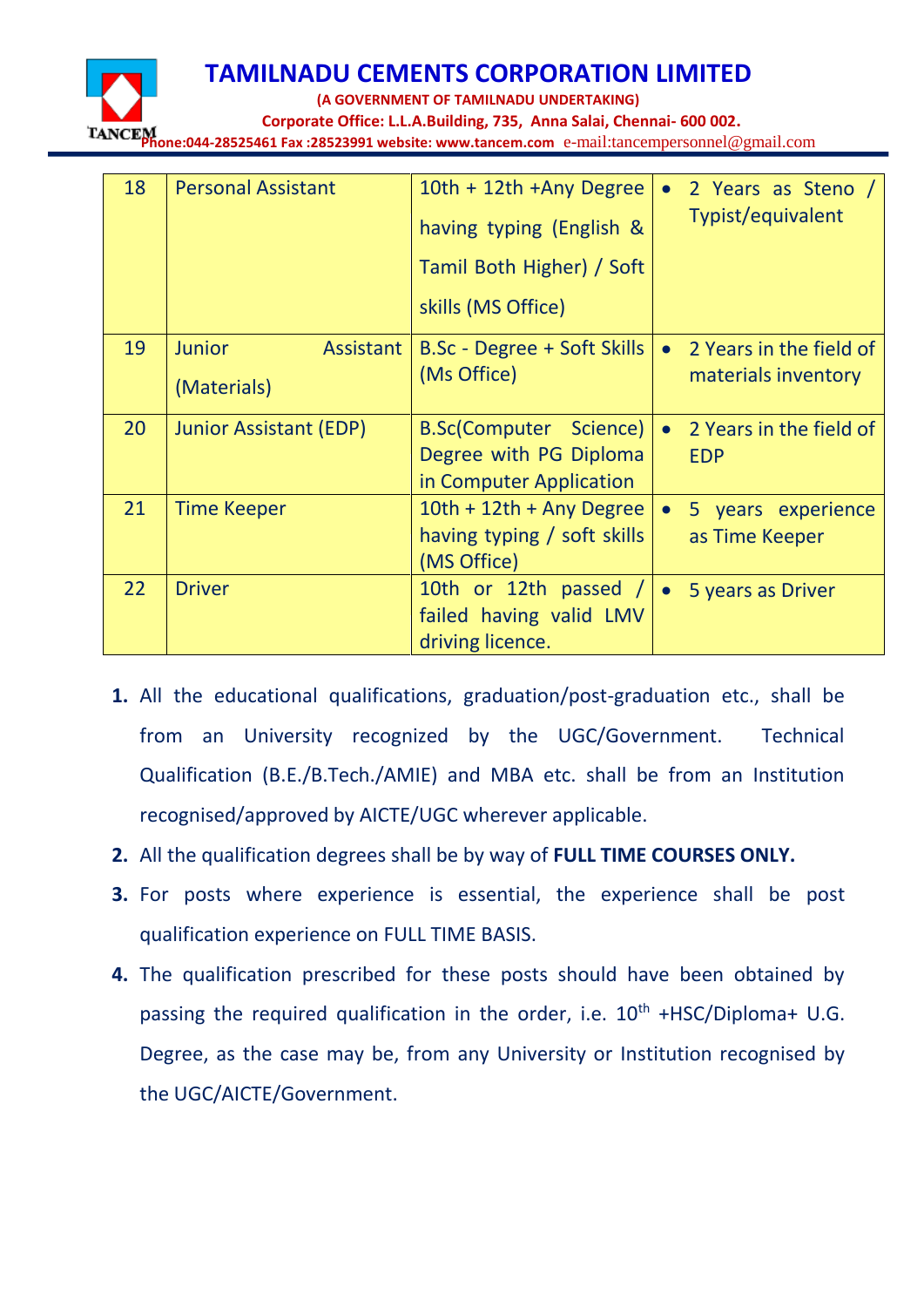#### **Note**:

- The candidate must possess the requisite qualifications and work experience as prescribed above and produce necessary certificates, in original at the time of interview and when required by the Corporation.
- Knowledge of MS Office or equivalent package & Skills to operate Computer is desirable.

#### **5. General Information:**

- a) Indian Nationals alone are eligible to apply.
- b) The rule of reservation of appointment is applicable to the posts and the distribution of vacancy will be as per the 200 point roster in force.
- c) 30% of reservation for women candidates is applicable for the above mentioned posts. If no qualified and suitable women candidates are available for selection against the vacancies reserved for them, those vacancies will be filled by male candidates belonging to the respective communal categories.
- d) In respect of maximum age stipulated, it will be relaxable in deserving cases. In special categories like Differently abled persons Government norms will be followed. Decision of the management in this regard is final and binding.
- e) **Certificate of Physical Fitness**: Candidates selected for appointment to the posts will be required to produce a certificate of physical fitness from the Medical Officer of rank as stipulated by Government of Tamil Nadu.
- f) Correct and true information regarding arrest, convictions/debarment/disqualification by any recruiting agency, criminal or any disciplinary proceedings initiated or finalized, participate in agitation or any political organisation, candidature in election for parliament/State Legislature/Local Bodies, etc., if any, should also be furnished to the Tamil Nadu Cements Corporation Ltd., at the time of application, i.e. the details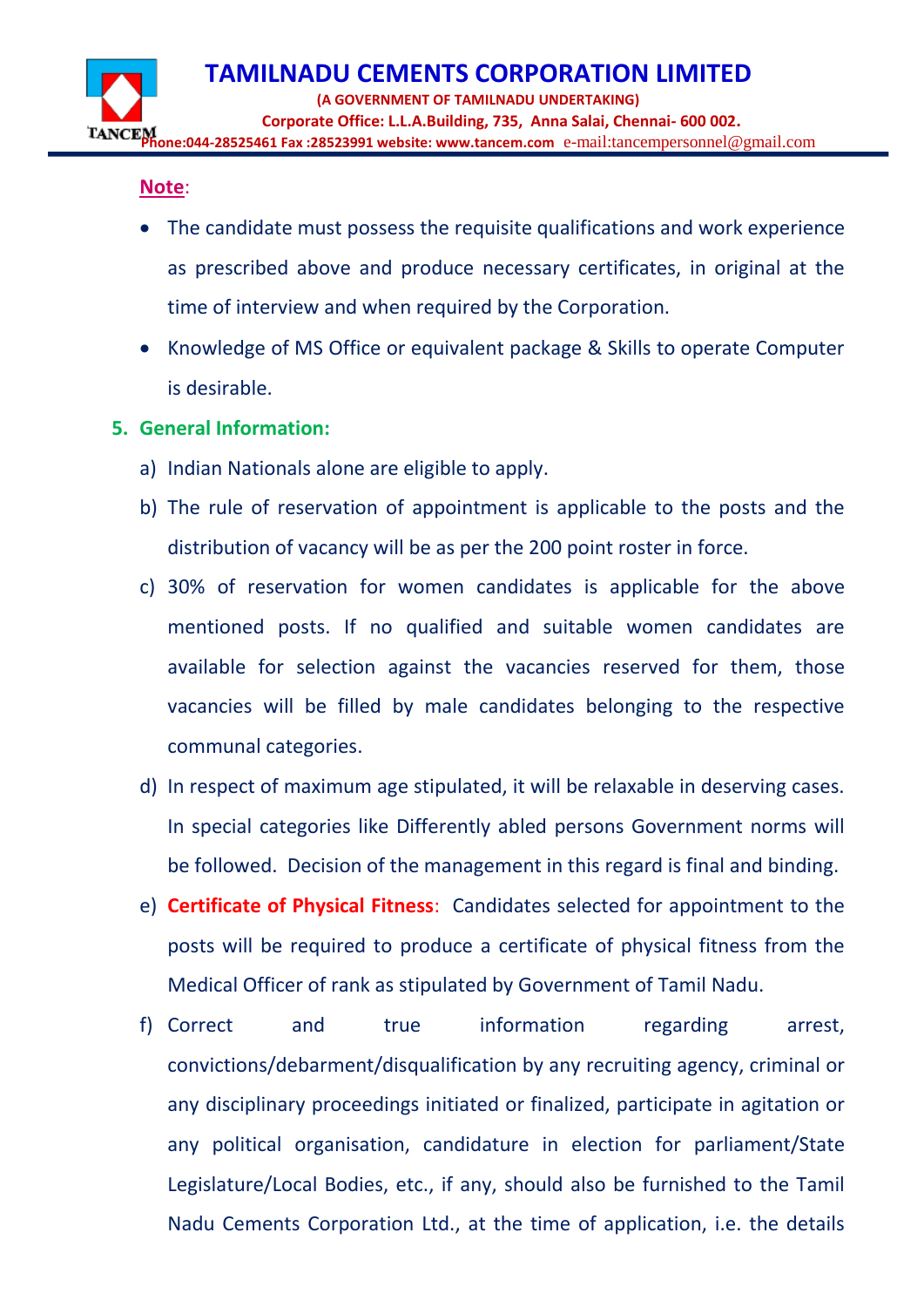thereof, original of the judgement of Acquittals, order/or G.O. dropping further action in departmental proceedings or any document that may prove the suitability of such candidates for a Government appointment in such cases must be produced at the stage/time of certificate verification/interview.

- g) Applications containing wrong claims relating to basic qualification/eligibility/ age/category of reservation/Educational qualification will be liable for rejection.
- h) Words of Masculine gender in these instructions should wherever the context so requires be taken to include Feminine Gender.
- **6. Interview:**
	- 1. Candidates who have been short listed based on the fulfilling eligible criteria will be called for an interview to be conducted by the Corporation at Chennai. Any request regarding change of the date of interview will not be entertained under any circumstances. However, the Corporation reserves the right to change the date/venue/time/centre etc., of interview in unforeseen circumstances.
	- 2. The Selection Committee shall conduct the interview and award marks to the candidates based on their performance in the interview.
	- 3. While appearing for the interview, the candidate should produce all the required and valid original certificates/documents prescribed below. In the absence of original certificates/documents/candidature of the candidate shall not be allowed to take the interview. Corporation takes no responsibility to receive/collect any certificate/remittance document sent separately.
	- 4. Candidates called for attending the personal interview are not eligible for reimbursement of TA/DA.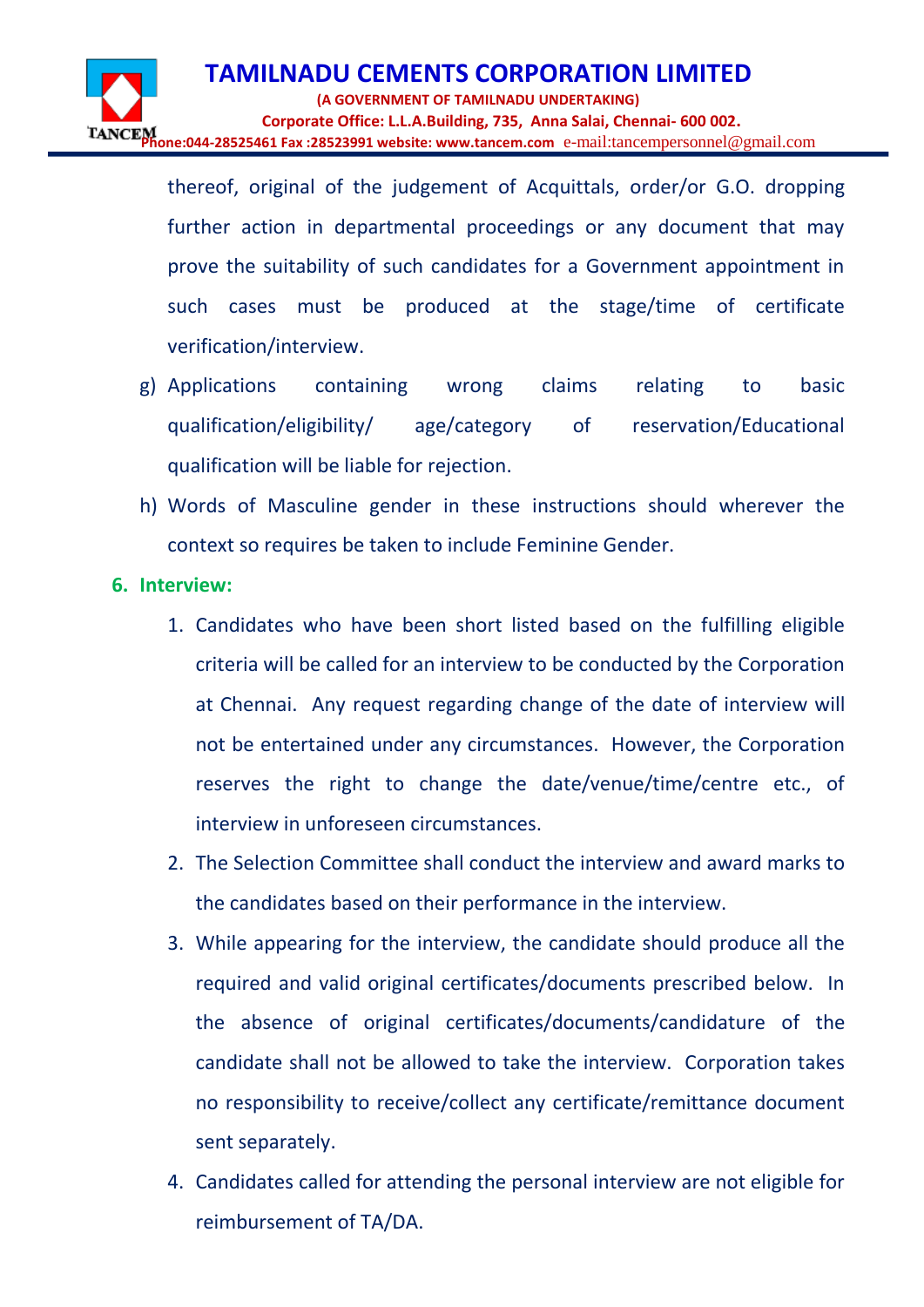**TAMILNADU CEMENTS CORPORATION LIMITED (A GOVERNMENT OF TAMILNADU UNDERTAKING) Corporate Office: L.L.A.Building, 735, Anna Salai, Chennai- 600 002. Phone:044-28525461 Fax :28523991 website: www.tancem.com** e-mail:tancempersonnel@gmail.com

#### **7. How to Apply:**

Candidates should download the applications from our website.www.tancem.com career portal. Eligible candidates should send their filled in applications along with the copies of self-attested documents/testimonials in a cover with superscription of"Application for the Post of........................................."to the following address by Post/Courier.

### **The Senior Manager/Dy.Collector**

## **Tamil Nadu Cements Corporation Limited,**

LLA Buildings, 2<sup>nd</sup> Floor,

No.735, Anna Saalai, Chennai 600 002.

- **8. List of Original Documents to be produced at the time of interview (as applicable)**
	- 1. Interview Call letter in original and one copy of the same.
	- 2. Proof of Date of Birth(Birth Certificate issued by the competent Municipal Authorities or SSLC/X std with DOB)
	- 3. Photo Identity Proof( with the photo of the candidate clearly visible) issued by the Competent Authority viz., Aadhar Card, Passport, Electors Photo Id Card, PAN Card etc.
	- 4. Mark-sheets & Certificate for SSLC/HSC/Graduation or qualifying degree examination etc.

5. Permanent Community Certificate in electronic form/digitally signed Ecertificate issued by the competent authority as stipulated by the Government of Tamil Nadu in the case of SC/SCA/ST/MBC&DC/BC/BC(OBCM) category candidates.

Candidates serving in Government/Quasi Govt. offices/Public Sector Undertakings (including nationalised banks and financial institutions) are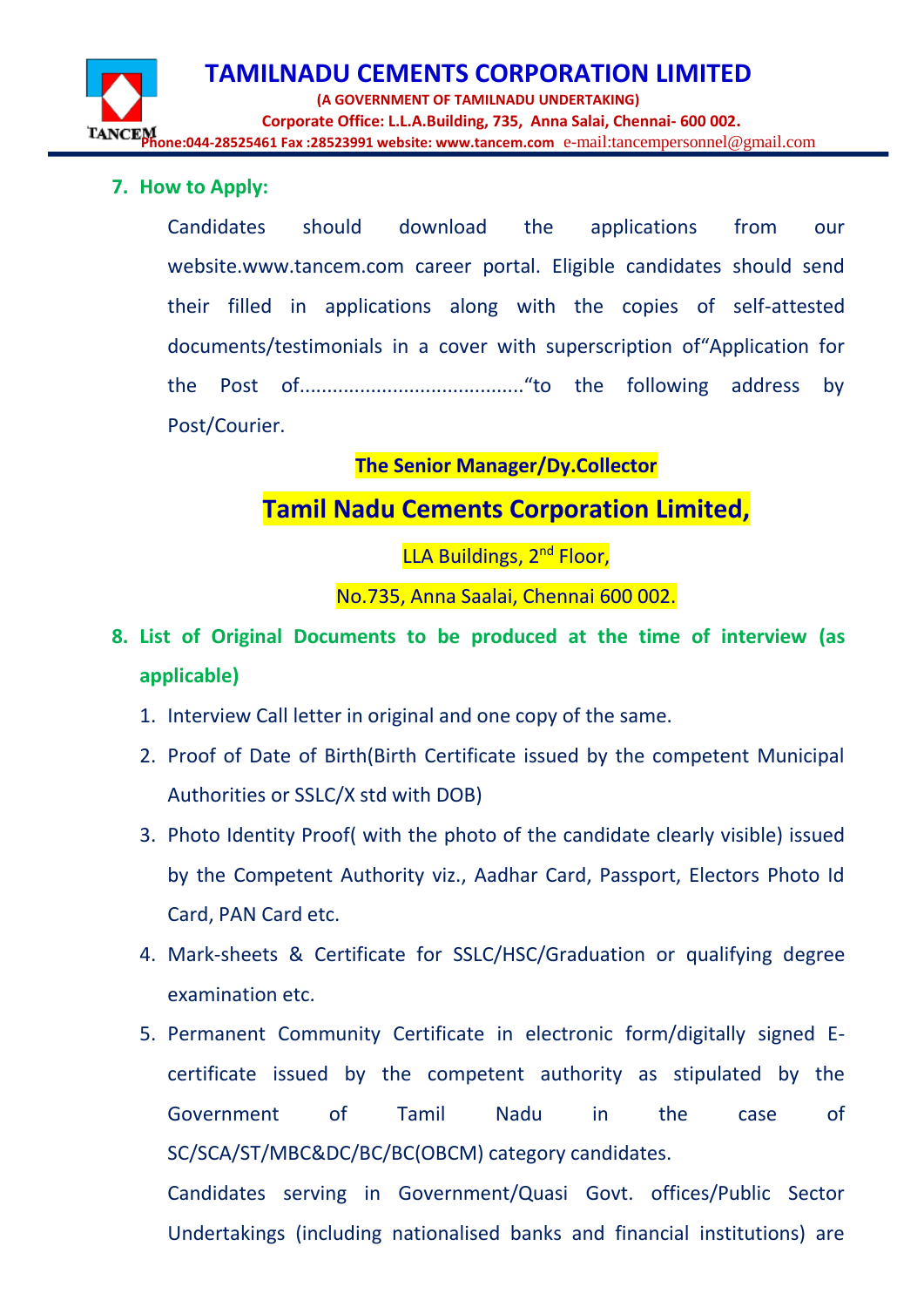required to produce a No Objection Certificate from their employer at the time of attending the interview, if called for.

- 6. Experience Certificate
- 7. Any other relevant documents in support of eligibility.

**Note:** Non –submission of requisite certificate/documents by the candidate at the time of interview will debar his/her candidature from further participation in the recruitment process.

Issuance of offer of appointment is solely at the discretion of the Corporation and its decision will be final and binding.

- **8. Other Instructions:**
	- a) Before applying for the post, the candidate should ensure that he/she fulfils the eligibility and other norms mentioned in this notification. Candidates are therefore advised to carefully read this notification and follow all the instructions given.
	- b) A candidate short listed for the interview and subsequent processes is strictly provisional. The mere fact that the call letter(s)/provisional allotment has been issued to the candidate does not imply that his/her candidature has been finally cleared by the Corporation. The Corporation would be free to reject any application, at any stage of the process, in case it is detected at any stage that a candidate does not fulfil the eligibility norms and/or that he/she has furnished incorrect/false/information/certificate/documents or has suppressed any material fact(s). If candidature of any candidate is rejected for any reason according to the terms and conditions of this notification, no further representation in this regard will be entertained. If any of these shortcomings are detected after appointment in the Corporation, his/her services are liable to be summarily terminated.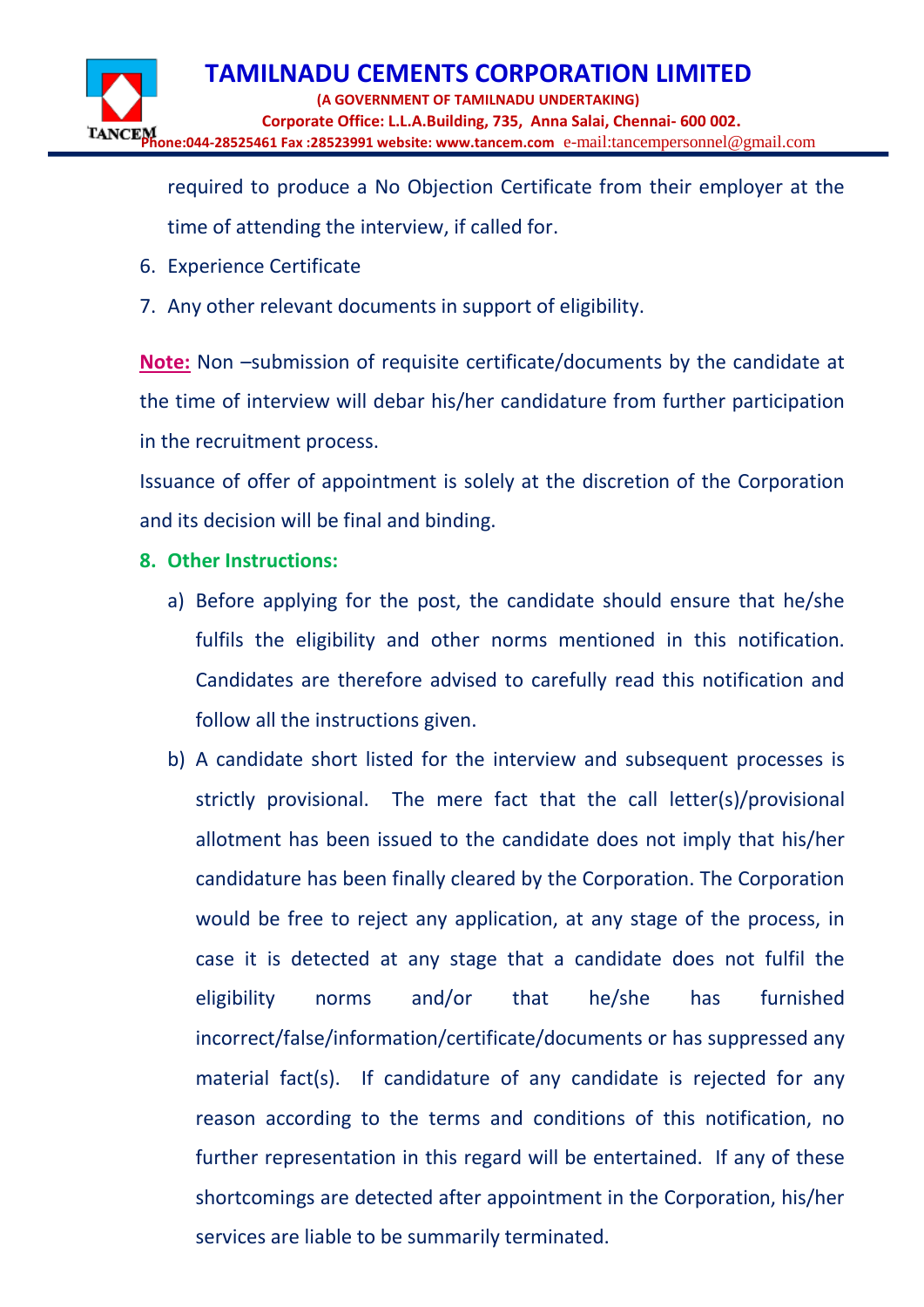- c) Decision of Corporation in all matters regarding eligibility of the candidate, the stages at which such scrutiny of eligibility is to be undertaken, qualifications and other eligibility norms, the documents to be produced for the purpose of the interview, verification etc., and any other matter relating to Recruitment Process will be final and binding on the candidate. No correspondence and personal enquiries shall be entertained by the Corporation in this behalf.
- d) Not more than one application should be submitted by the candidate. In case of multiple applications only the latest valid (submitted) application will be retained.
- e) Any dispute arising out of this notification including the recruitment process shall be subject to the sole jurisdiction of the Courts situated at Chennai.
- f) Any canvassing or creating influence for undue advantage shall lead to disqualification from the Recruitment Process.
- g) In case any dispute arises on account of interpretation of clauses in any version of the notification other than English, the English version available in our Corporation's website shall prevail.
- h) A candidate should ensure that the signatures appended by him/her in all the places viz. in his/her call letter, attendance sheet etc. and in all correspondences with the Corporation in future should be identical and there should be no variation of any kind.
- i) Candidates will have to appear for the interview at their own expense.
- j) Appointment of selected candidates is subject to his/her being declared, medically fit and as per other requirements of the Corporation as mentioned in this notification and subject of service and conduct rules of the Corporation.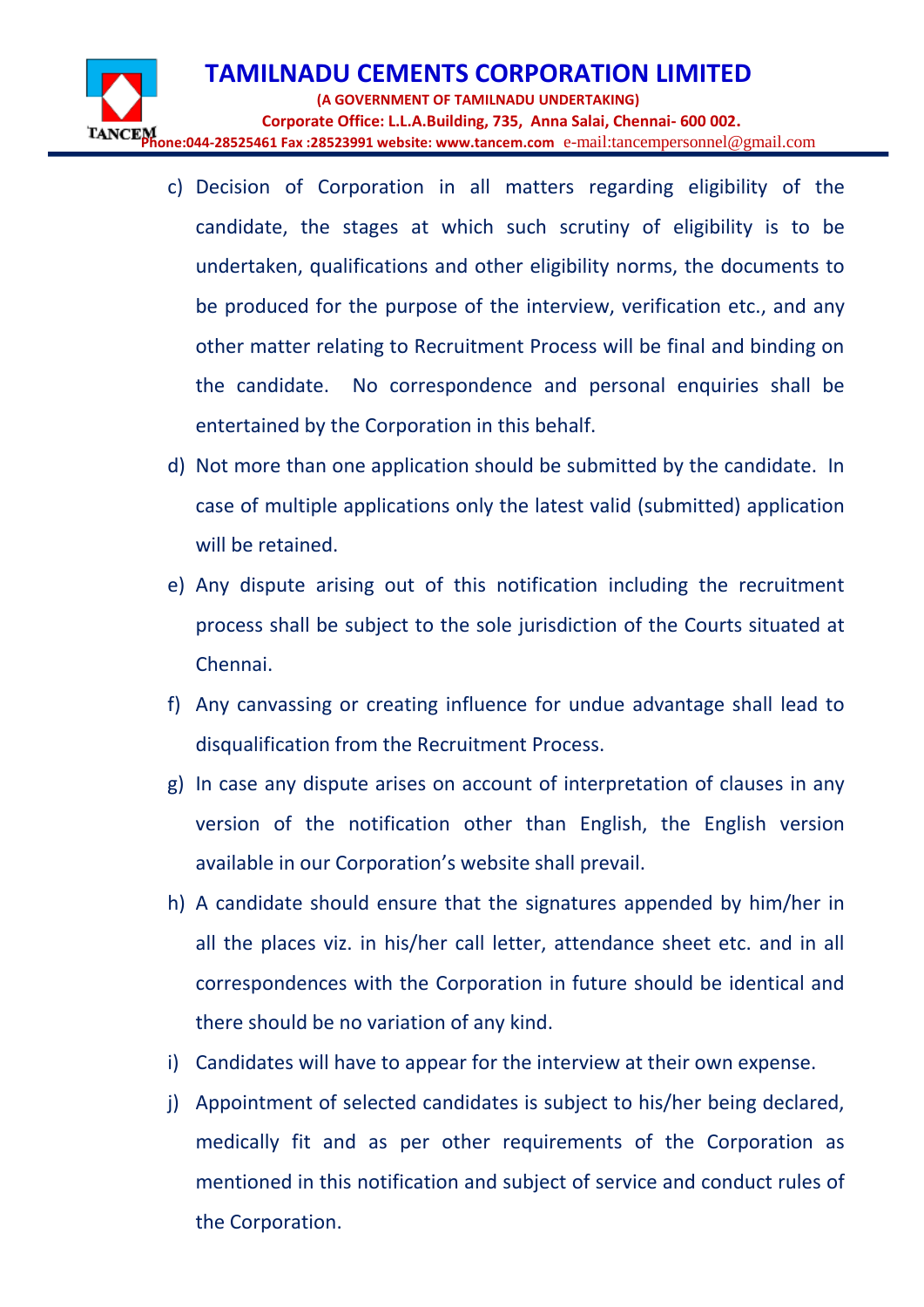- k) The Corporation reserves the right to reschedule/change (cancel/modify/ add) any of the criteria, interview/ method of selection and provisional allotment etc.
- l) The Corporation reserves the right to cancel this recruitment program in whole or part without assigning any reasons.
- m) Appropriate action against the candidates found guilty of misconduct / use of unfair means will be taken as per the norms of the Corporation.
- n) The Corporation shall not be responsible if the information/intimation do not reach candidates in case of change in the mobile number, technical fault or otherwise, beyond the control of the Corporation.
- o) Original certificates are not to be sent along with Application Form. Original Certificates are to be produced at the time of interview only
- p) All correspondence with candidates shall be done through the post only. All information regarding selection schedule, interview call letters etc. shall be send through post. TANCEM will not be responsible for loss of post sent, due to invalid/wrong address provided by the candidate or delay in delivery of post or non-receipt of information, if the candidate fails to access in time.
- q) The candidates will be called for interview based on self-attested certificates along with copies of testimonials furnished by them. They should produce the original documents, in support of their claim to meet eligibility conditions at the time of interview, failing which such candidates will not be permitted to appear for the interview.
- r) Incomplete applications like qualifications, experience details, communication details will be summarily rejected.
- s) Candidature of a registered candidate is liable to be rejected at any stage of recruitment process, if any information provided by the candidate is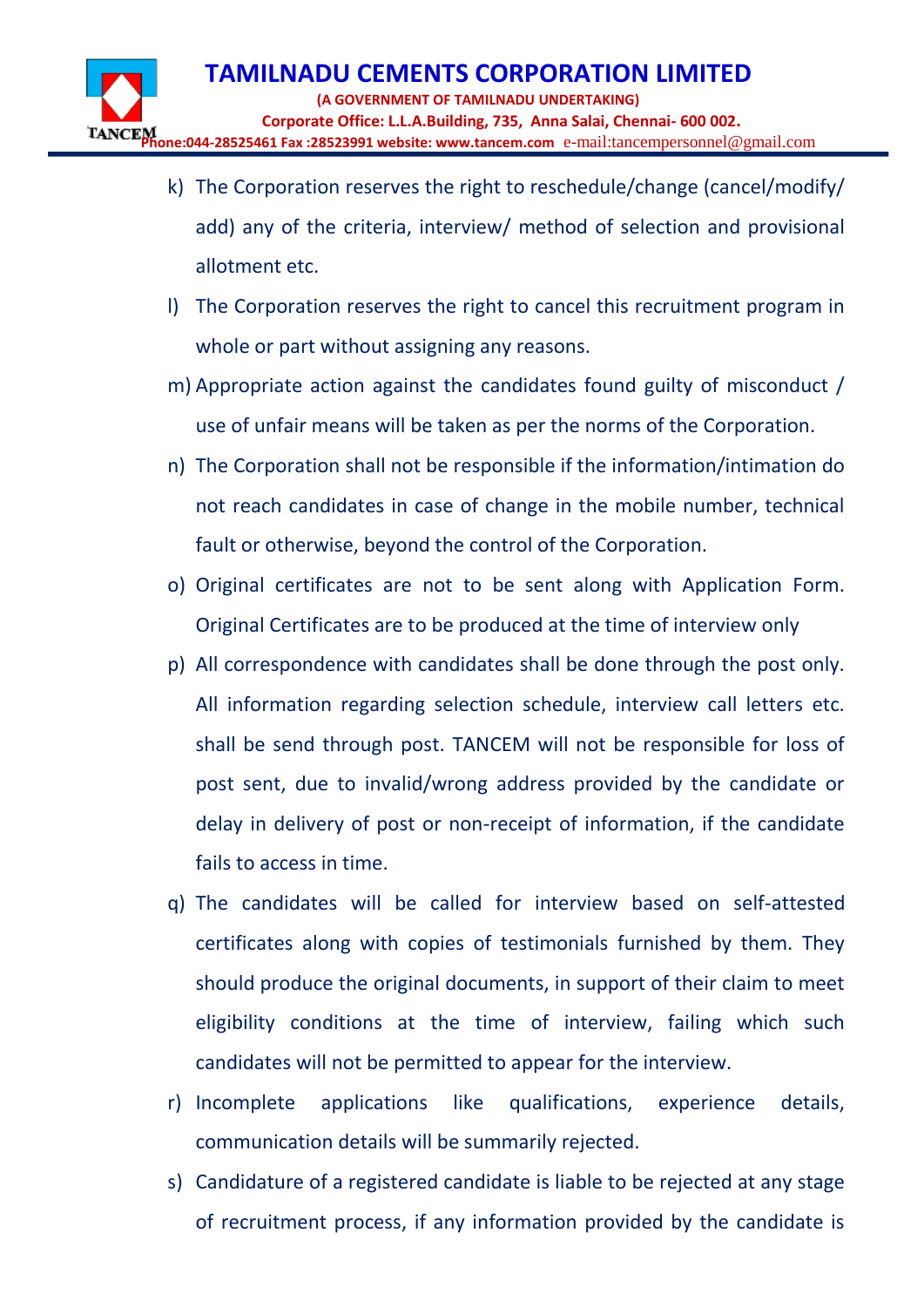

found to be false or is not found to be in conformity with eligibility conditions mentioned in the advertisement. If this happens after his/her appointment, his/her service will be terminated.

t) Candidates already removed/terminated/deserted their employment from TANCEM will not be considered.

**Deputy Secretary/Managing Director i/c**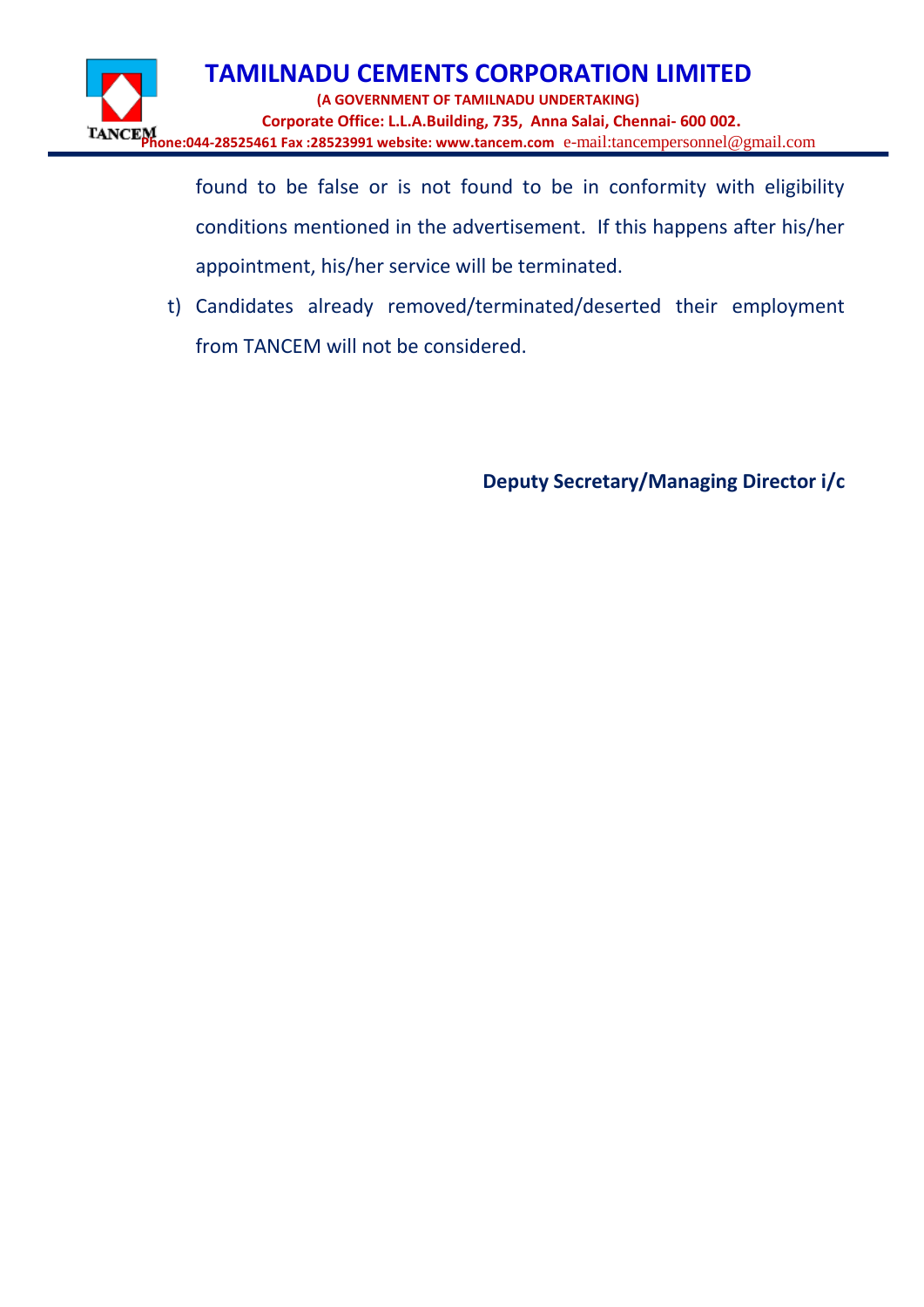

## **Application Form**

#### **Advertisement Notification No :**

#### **Post Applied for :**

| I. Personal Data                                                                     |                                                        |
|--------------------------------------------------------------------------------------|--------------------------------------------------------|
| Name (in Capitals)                                                                   | <b>Affix Passport</b>                                  |
| <b>Father's / Spouse Name</b>                                                        | size photograph                                        |
| <b>Sex</b>                                                                           | with self-attested                                     |
| Date of Birth & Age                                                                  |                                                        |
| <b>Place of Birth</b>                                                                |                                                        |
| (Village/Town/District/state)                                                        |                                                        |
| <b>Nationality</b>                                                                   |                                                        |
| <b>Religion</b>                                                                      |                                                        |
| <b>Mother Tongue</b>                                                                 |                                                        |
| Community/Caste                                                                      | OC / BC / BC(M) / BC(OBCM) MBC & DC / SC / ST          |
| <b>Employment Reg.No.</b><br>and Name of District                                    |                                                        |
| <b>Priority Details</b><br>(Priority / Non-Priority) If<br>priority, furnish details |                                                        |
| <b>Marital status</b>                                                                | Single /<br><b>Married</b><br>Widow<br><b>Divorced</b> |
| <b>Family Members</b><br>(Specify Name/ Relationship<br>/ Age/ Occupation)           |                                                        |
| <b>Permanent Address</b>                                                             |                                                        |
| <b>Present Address</b>                                                               |                                                        |
| <b>Address for</b>                                                                   |                                                        |
| communication                                                                        |                                                        |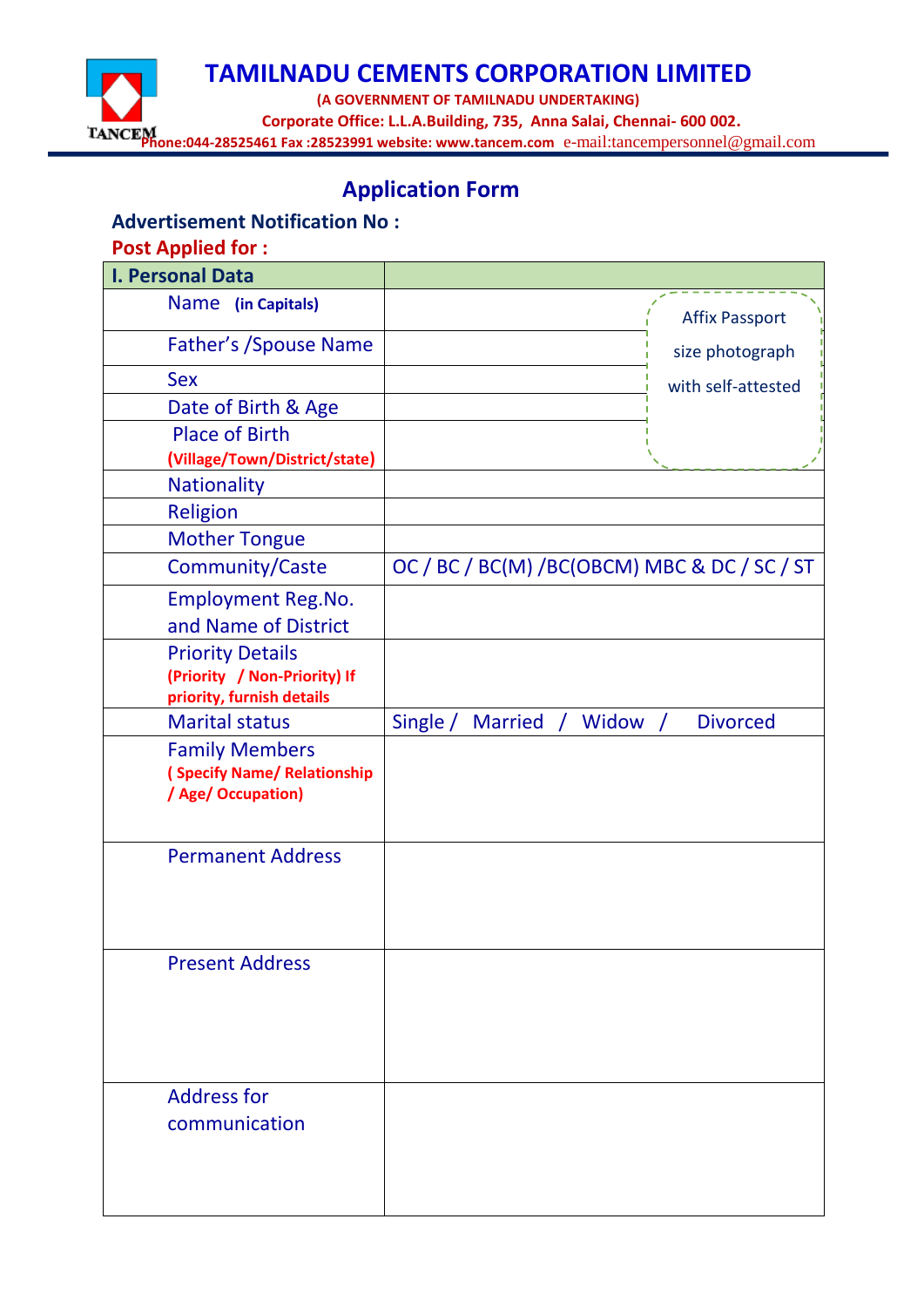

|                        | II. Educational Data (Give details of schooling and university/Institution) |                      |               |                   |                       |
|------------------------|-----------------------------------------------------------------------------|----------------------|---------------|-------------------|-----------------------|
| From                   | To                                                                          | Name of Institution  | Name of the   | <b>Discipline</b> | $%$ of                |
|                        |                                                                             |                      | <b>Degree</b> |                   | <b>Marks</b>          |
|                        |                                                                             |                      |               |                   |                       |
|                        |                                                                             |                      |               |                   |                       |
|                        |                                                                             |                      |               |                   |                       |
|                        |                                                                             |                      |               |                   |                       |
|                        |                                                                             |                      |               |                   |                       |
|                        |                                                                             |                      |               |                   |                       |
|                        |                                                                             |                      |               |                   |                       |
|                        |                                                                             |                      |               |                   |                       |
|                        |                                                                             |                      |               |                   |                       |
|                        |                                                                             |                      |               |                   |                       |
|                        |                                                                             |                      |               |                   |                       |
|                        |                                                                             |                      |               |                   |                       |
|                        |                                                                             |                      |               |                   |                       |
|                        |                                                                             |                      |               |                   |                       |
|                        |                                                                             |                      |               |                   |                       |
|                        |                                                                             |                      |               |                   |                       |
| <b>III.</b> Experience |                                                                             |                      |               |                   |                       |
|                        |                                                                             |                      |               |                   |                       |
|                        |                                                                             |                      |               |                   |                       |
| Year                   |                                                                             | Name of the Employer | Post held     | Salary drawn      | Reason for<br>leaving |
| From                   | ${\sf To}$                                                                  |                      |               |                   |                       |
|                        |                                                                             |                      |               |                   |                       |
|                        |                                                                             |                      |               |                   |                       |
|                        |                                                                             |                      |               |                   |                       |
|                        |                                                                             |                      |               |                   |                       |
|                        |                                                                             |                      |               |                   |                       |
|                        |                                                                             |                      |               |                   |                       |
|                        |                                                                             |                      |               |                   |                       |
|                        |                                                                             |                      |               |                   |                       |
|                        |                                                                             |                      |               |                   |                       |
|                        |                                                                             |                      |               |                   |                       |
|                        |                                                                             |                      |               |                   |                       |
|                        |                                                                             |                      |               |                   |                       |
|                        |                                                                             |                      |               |                   |                       |
|                        |                                                                             |                      |               |                   |                       |